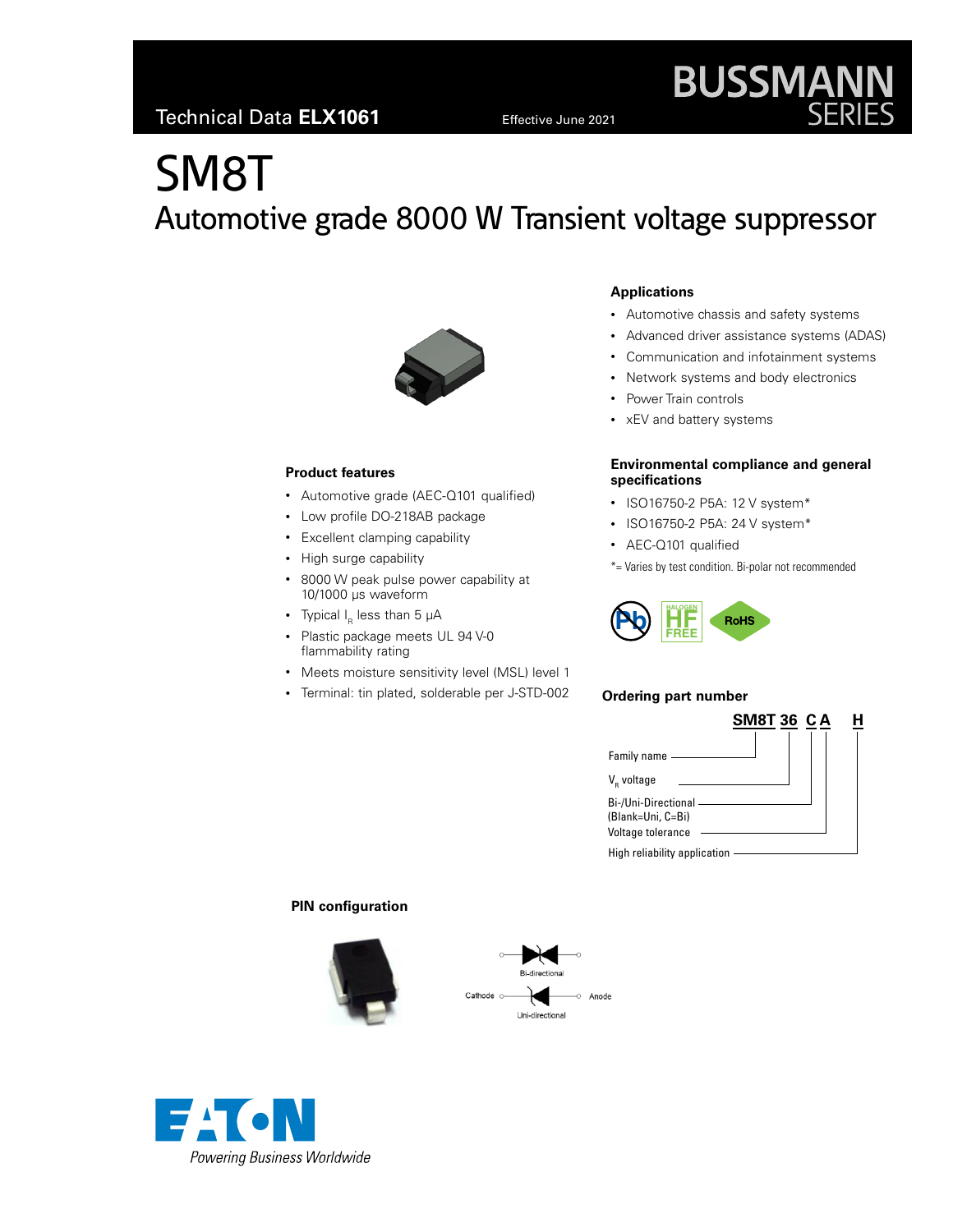# **Absolute maximum ratings**

(+25 °C, RH=45%-75%, unless otherwise noted)

| <b>Parameter</b>                                                         | <b>Symbol</b>               | Value           | Unit |
|--------------------------------------------------------------------------|-----------------------------|-----------------|------|
| Storage operating junction temperature range                             | $\frac{1}{2}$ $\frac{1}{2}$ | $-55$ to $+175$ | °C   |
| Steady state power dissipation at $T_c$ = +25 °C                         | $P_{n}$                     | 8.5             | W    |
| Peak pulse power dissipation on 10/1000 µs<br>waveform                   | $P_{\rm pp}$                | 8000            | W    |
| Peak pulse power dissipation on 10/10000 µs<br>waveform                  | $P_{\rm pp}$                | 6000            | W    |
| Peak forward surge current, 8.3 ms single<br>half sine wave <sup>1</sup> | <b>FSM</b>                  | 750             | А    |
| Typical thermal resistance junction to case                              | $R_{\theta \text{JC}}$      | 0.85            | °C/W |
| Typical thermal resistance junction to ambient                           | $R_{\theta JA}$             | 11              | °CM  |

1. Measured on 8.3 ms single half sine wave or equivalent square wave for unidirectional device only, duty cycle = 4 per minute maximum

# **Mechanical parameters, pad layout- mm/inches**<br>A



|                  | <b>Millimeters</b> |                | <b>Inches</b>  |                |
|------------------|--------------------|----------------|----------------|----------------|
| <b>Dimension</b> | <b>Minimum</b>     | <b>Maximum</b> | <b>Minimum</b> | <b>Maximum</b> |
| А                | 9.5                | 10.5           | 0.374          | 0.413          |
| B                | 8.3                | 8.7            | 0.327          | 0.342          |
| С                | 13.3               | 13.7           | 0.524          | 0.539          |
| D                | 15.0               | 16.0           | 0.592          | 0.628          |
| E                | 8.5                | 9.1            | 0.335          | 0.358          |
| F                | 9.5                | 10.1           | 0.374          | 0.398          |
| G                | 2.4                | 3.0            | 0.094          | 0.118          |
| Η                | 0.5                | 0.7            | 0.020          | 0.028          |
| J                | 2.7                | 3.7            | 0.106          | 0.146          |
| K                | 1.9                | 2.1            | 0.075          | 0.083          |
| L                | 4.7                | 5.1            | 0.185          | 0.201          |
| Μ                | 14.2               | 14.8           | 0.559          | 0.583          |
| Ν                | 3.5                | 4.1            | 0.138          | 0.161          |
| P                | 1.6                | 2.2            | 0.063          | 0.087          |

# **Part marking**



Part marking:  $-xxxx =$ Date code yyy- Refer to marking designator listed in Electrical characteristics table

# **Packaging information - mm/inches**

Drawing not to scale.

Supplied in tape and reel packaging, 750 parts per 13" diameter reel (EIA-481 compliant)

Σ



| Dimensions | Millimeters     | Inches            |
|------------|-----------------|-------------------|
| A0         | $10.80 \pm 0.3$ | $0.425 \pm 0.012$ |
| B0         | $16.13 \pm 0.3$ | $0.635 \pm 0.012$ |
| C          | 330.0           | $13.0 + 0.012$    |
| D0         | $1.55 + 0.2$    | $0.061 \pm 0.008$ |
| D1         | $1.55 + 0.2$    | $0.061 \pm 0.008$ |
| F          | $1.75 \pm 0.2$  | $0.069 \pm 0.008$ |
| F1         | $13.30 \pm 0.2$ | $0.524 \pm 0.008$ |
| F          | $11.50 \pm 0.2$ | $0.453 \pm 0.008$ |
| P0         | $4.00 + 0.2$    | $0.157 \pm 0.008$ |
| P1         | $16.00 \pm 0.2$ | $0.630 \pm 0.008$ |
| P2         | $2.00 + 0.2$    | $0.079 \pm 0.008$ |
| W          | $24.00 \pm 0.2$ | $0.945 \pm 0.008$ |
| W1         | $25.85 \pm 0.2$ | $1.018 \pm 0.008$ |
|            |                 |                   |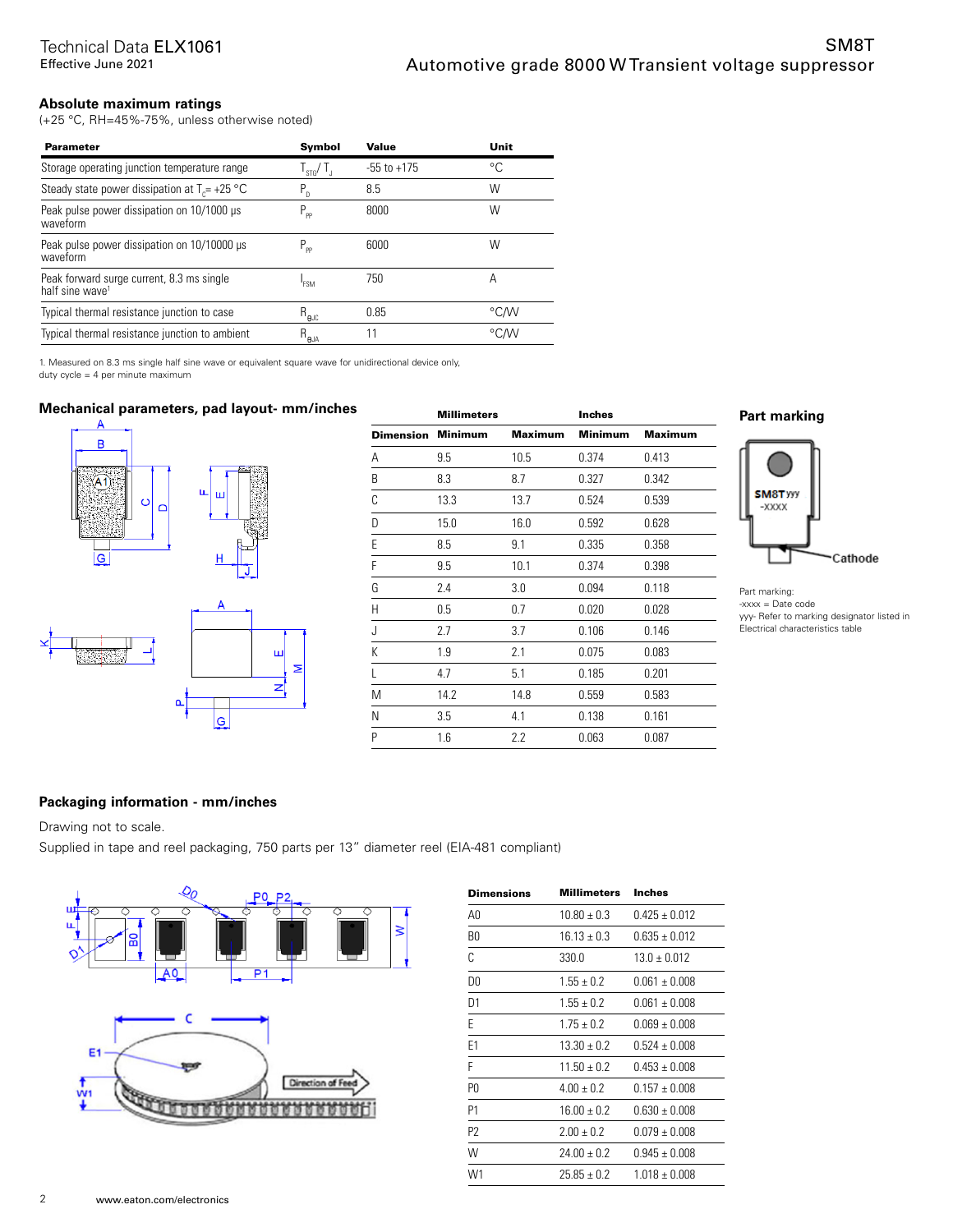# SM8T Automotive grade 8000 W Transient voltage suppressor

# **Electrical specifications (+25 °C)**

| <b>Part number</b> |                 | <b>Marking</b> |         | $V_{R}$ | $I_{\rm R}$ @ $V_{\rm R}$ | $I_{\rm R}$ @ $V_{\rm R}$ | $V_{BB}$ $@$ $I_{T}$ |        | ь,   | $V_c @ I_{PP}$ | $I_{\rm PP}$ |
|--------------------|-----------------|----------------|---------|---------|---------------------------|---------------------------|----------------------|--------|------|----------------|--------------|
| Uni-polar          | <b>Bi-polar</b> | Uni            | Bi      | (V)     | $\mu$ A @ +25°C           | µA@ +175°C                | min (V)              | max(V) | (mA) | max(V)         | (A)          |
| SM8T20AH           |                 | SM8T20A        |         | 20      | 5                         | 150                       | 22.2                 | 24.5   | 5    | 32.4           | 247          |
| SM8T22AH           |                 | SM8T22A        |         | 22      | 5                         | 150                       | 24.4                 | 26.9   | 5    | 35.5           | 225          |
| SM8T24AH           |                 | SM8T24A        |         | 24      | 5                         | 150                       | 26.7                 | 29.5   | 5    | 38.9           | 205          |
| SM8T26AH           |                 | SM8T26A        |         | 26      | 5                         | 150                       | 28.9                 | 31.9   | 5    | 42.1           | 190          |
| SM8T28AH           |                 | SM8T28A        |         | 28      | 5                         | 150                       | 31.1                 | 34.4   | 5    | 45.4           | 176          |
| SM8T30AH           |                 | SM8T30A        |         | 30      | 5                         | 150                       | 33.3                 | 36.8   | 5    | 48.4           | 165          |
| SM8T32AH           |                 | SM8T32A        |         | 32      | 5                         | 150                       | 35.5                 | 39.4   | 5    | 51.4           | 156          |
| SM8T33AH           | SM8T33CAH       | SM8T33A        | SM8T33C | 33      | 5                         | 150                       | 36.7                 | 40.6   | 5    | 53.3           | 150          |
| SM8T36AH           | SM8T36CAH       | SM8T36A        | SM8T36C | 36      | 5                         | 150                       | 40                   | 44.2   | 5    | 58.1           | 138          |
| SM8T40AH           |                 | SM8T40A        |         | 40      | 5                         | 150                       | 44.4                 | 49.1   | 5    | 64.5           | 124          |
| SM8T43AH           |                 | SM8T43A        |         | 43      | 5                         | 150                       | 47.8                 | 52.8   | 5    | 69.4           | 115          |

Surge waveform: 10/1000 μs

 $V_R$ : Stand-off voltage -- Maximum voltage that can be applied

 $V_{BR}$ : Breakdown voltage

 $V_c$ : Clamping voltage -- Peak voltage measured across the suppressor at a specified  $I_{PP}$ 

l<sub>R</sub>: Reverse leakage current

l<sub>T</sub>: Test current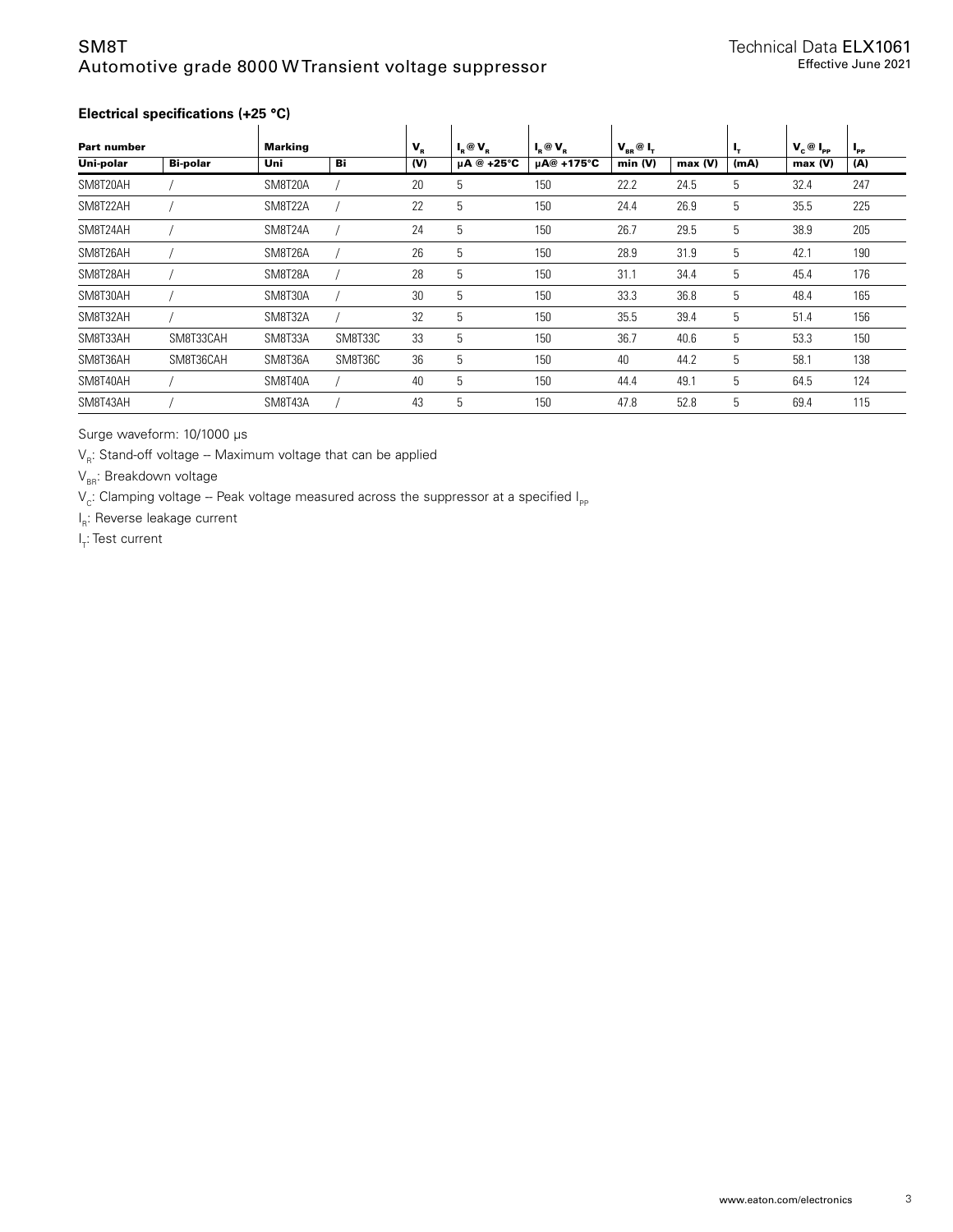# **Ratings and V-I characteristic curves** (+25 °C unless otherwise noted) **Uni-polar curves**

# **Power derating curves example and the example of the example of the example of the example of the example of the example of the example of the example of the example of the example of the example of the example of the exa**





# Load dump power characteristics **Reverse power capability**



# **Typical transient thermal impedance Typical junction capacitance**





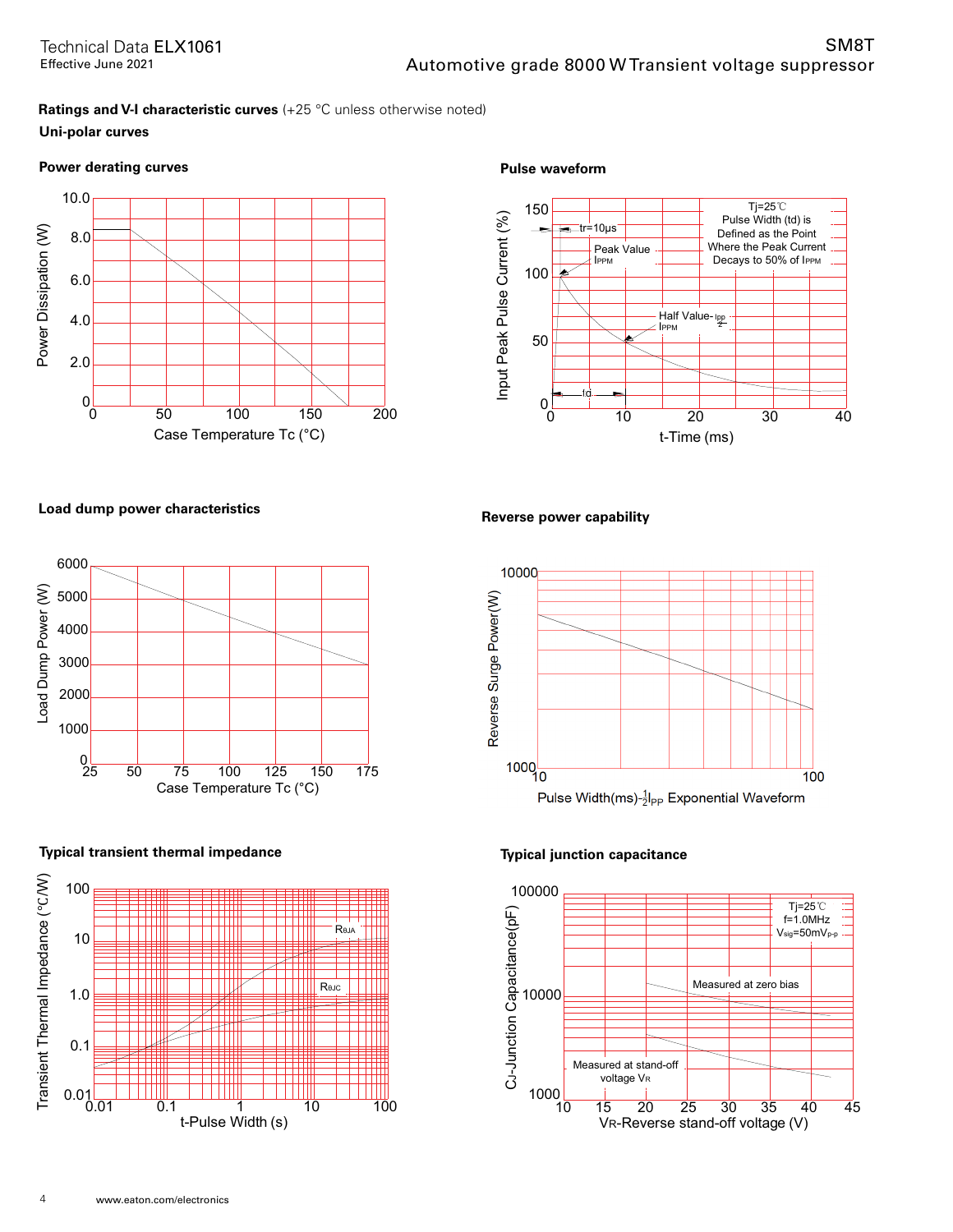# SM8T Automotive grade 8000 W Transient voltage suppressor

# **Ratings and V-I characteristic curves** (+25 °C unless otherwise noted)

# **Bi-polar curves**

Power derating curve **Pulse waveform Pulse waveform** 



# Load dump power characteristics **Reverse power capability**



# **Typical transient thermal impedance Typical junction capacitance**







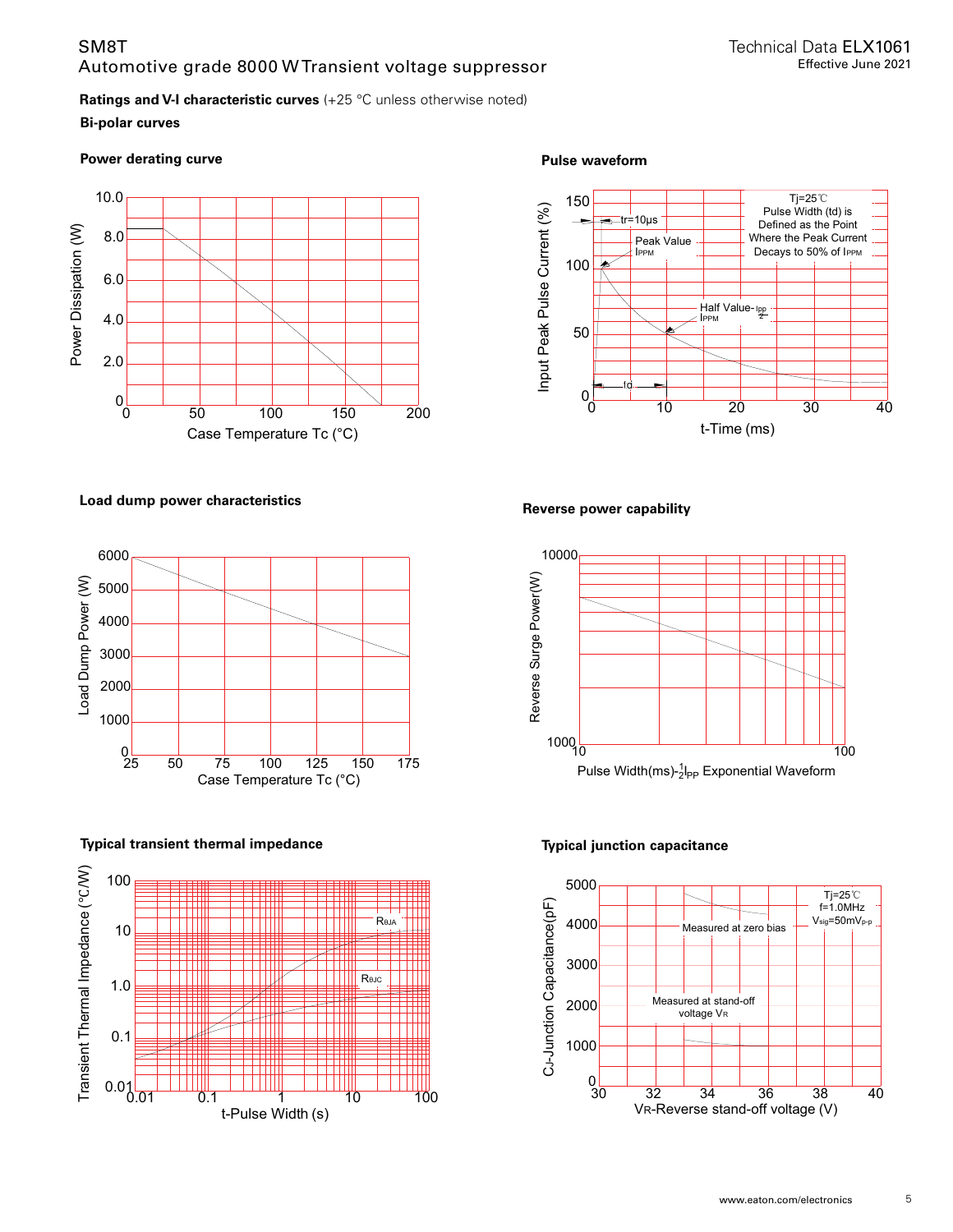### **Solder reflow profile**



# $_{\mathsf{T}_\mathbf{C}}$  -5°C  $\,$  Table 1 - Standard SnPb solder (T<sub>C</sub>)

| Package<br>thickness | Volume<br>mm <sub>3</sub><br><350 | Volume<br>mm3<br>>350 |
|----------------------|-----------------------------------|-----------------------|
| $<$ 2.5 mm           | 235 °C                            | 220°C                 |
| $\geq$ 2.5 mm        | 220°C                             | 220 °C                |

# **Table 2 - Lead (Pb) free solder (T c )**

| Package<br>thickness | Volume<br>mm <sup>3</sup><br>$350$ | Volume<br>mm <sup>3</sup><br>350 - 2000 | Volume<br>mm <sup>3</sup><br>>2000 |
|----------------------|------------------------------------|-----------------------------------------|------------------------------------|
| $<$ 1.6 mm           | 260 °C                             | 260 °C                                  | 260 °C                             |
| $1.6 - 2.5$ mm       | 260 °C                             | 250 °C                                  | 245 °C                             |
| $>2.5$ mm            | 250 °C                             | 245 °C                                  | 245 °C                             |

### **Reference J-STD-020**

Powerina Business Worldwide

| <b>Profile feature</b>                                                         | <b>Standard SnPb solder</b> | Lead (Pb) free solder    |
|--------------------------------------------------------------------------------|-----------------------------|--------------------------|
| Preheat and soak<br>• Temperature min. $(T_{smin})$                            | 100 °C                      | 150 °C                   |
| • Temperature max. $(Tsmax)$                                                   | 150 °C                      | 200 °C                   |
| • Time (T <sub>smin</sub> to T <sub>smax</sub> ) (t <sub>s</sub> )             | 60-120 seconds              | 60 - 180 seconds         |
| Ramp up rate $T_L$ to $T_D$                                                    | 3 °C/ second max.           | 3 °C/ second max.        |
| Liquidous temperature (TL)<br>Time (t <sub>l</sub> ) maintained above T.       | 183 °C<br>60-150 seconds    | 217 °C<br>60-150 seconds |
| Peak package body temperature (Tp)*                                            | Table 1                     | Table 2 (+0, $-5$ °C)    |
| Time $(t_0)^*$ within 5 °C of the specified classification temperature $(T_c)$ | 20 seconds*                 | 40 seconds*              |
| Ramp-down rate $(T_p$ to $T_l$ )                                               | 6 °C/ second max.           | 6 °C/ second max.        |
| Time 25 $\degree$ C to peak temperature                                        | 6 minutes max.              | 8 minutes max.           |

 $^*$  Tolerance for peak profile temperature (T<sub>p</sub>) is defined as a supplier minimum and a user maximum.

Life Support Policy: Eaton does not authorize the use of any of its products for use in life support devices or systems without the express written approval of an officer of the Company. Life support systems are devices which support or sustain life, and whose failure to perform, when properly used in accordance with instructions for use provided in the labeling, can be reasonably expected to result in significant injury to the user.

Eaton reserves the right, without notice, to change design or construction of any products and to discontinue or limit distribution of any products. Eaton also<br>reserves the right to change or update, without notice, any te

**Eaton Electronics Division** 1000 Eaton Boulevard Cleveland, OH 44122 United States Eaton.com/electronics

© 2021 Eaton All Rights Reserved Printed in USA Publication No. ELX1061 BU-ELX21061 June 2021

Eaton is a registered trademark.

All other trademarks are property of their respective owners.

Follow us on social media to get the latest product and support information.